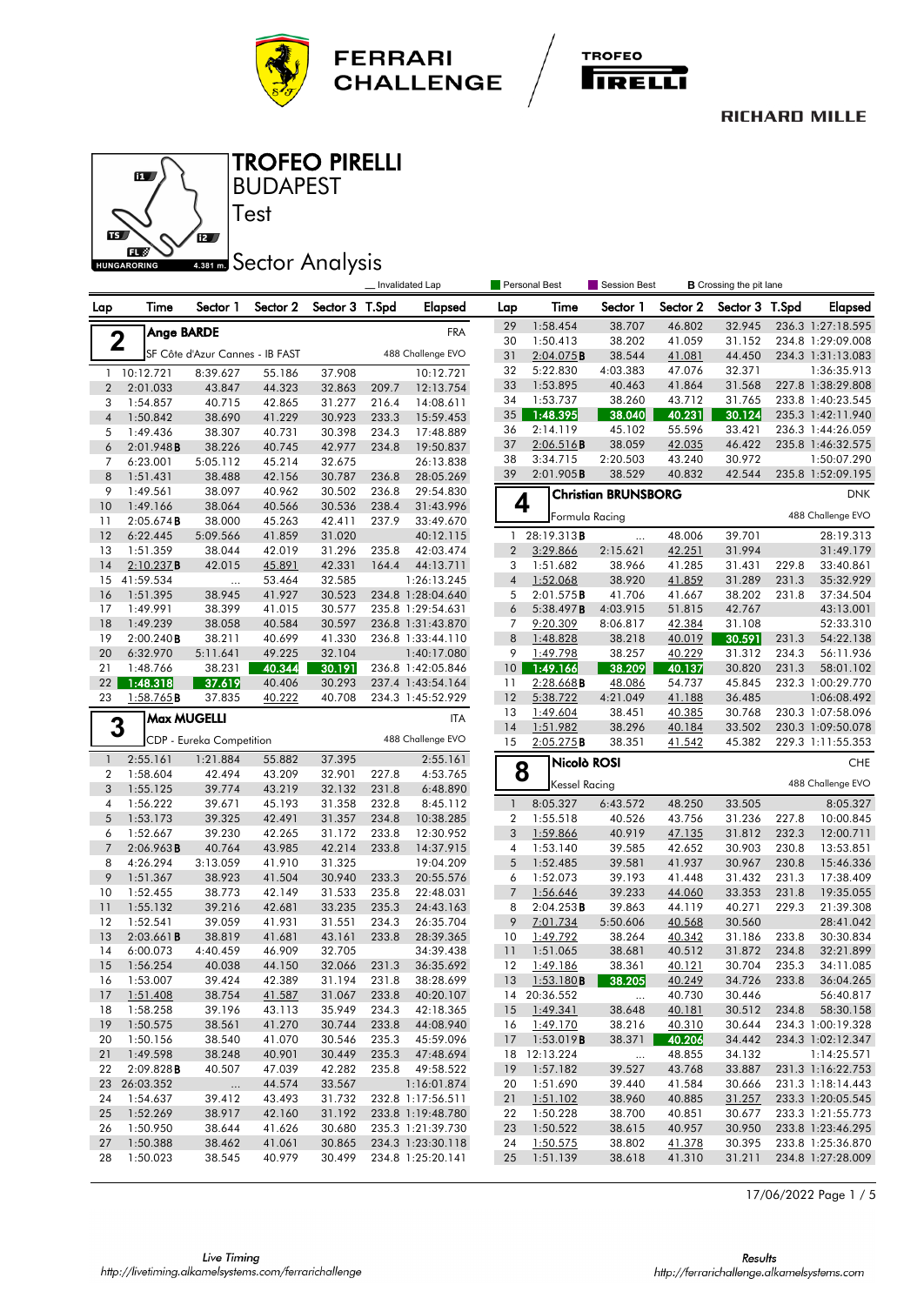





### BUDAPEST TROFEO PIRELLI

# **ABB1 mm** Sector Analysis

Test

|                |                      |                           |                  |                  | <b>Personal Best</b><br><b>B</b> Crossing the pit lane<br>Invalidated Lap<br><b>Session Best</b> |                        |                |                      |                         |                  |                  |              |                                        |
|----------------|----------------------|---------------------------|------------------|------------------|--------------------------------------------------------------------------------------------------|------------------------|----------------|----------------------|-------------------------|------------------|------------------|--------------|----------------------------------------|
| Lap            | Time                 | Sector 1                  | Sector 2         | Sector 3 T.Spd   |                                                                                                  | Elapsed                | Lap            | Time                 | Sector 1                | Sector 2         | Sector 3 T.Spd   |              | Elapsed                                |
| 26             | 1:50.286             | 38.757                    | 40.901           | 30.628           |                                                                                                  | 234.8 1:29:18.295      | $\overline{4}$ | 1:51.393             | 39.249                  | 41.475           | 30.669           | 237.4        | 8:52.333                               |
| 27             | 1:49.903             | 38.455                    | 40.771           | 30.677           |                                                                                                  | 235.3 1:31:08.198      | 5              | 1:50.230             | 38.308                  | 41.302           | 30.620           | 237.4        | 10:42.563                              |
| 28             | 1:49.393             | 38.366                    | 40.614           | 30.413           |                                                                                                  | 235.3 1:32:57.591      | 6              | 1:50.014             | 38.330                  | 41.081           | 30.603           | 236.8        | 12:32.577                              |
| 29             | 2:17.517B            | 43.331                    | 50.628           | 43.558           |                                                                                                  | 235.8 1:35:15.108      | $\overline{7}$ | 1:57.688B            | 38.531                  | 42.516           | 36.641           | 238.4        | 14:30.265                              |
| 30             | 8:43.758             | 7:18.832                  | 51.152           | 33.774           |                                                                                                  | 1:43:58.866            | 8              | 3:58.648             | 2:46.277                | 41.849           | 30.522           |              | 18:28.913                              |
| 31             | 1:50.524             | 39.352                    | 40.865           | 30.307           |                                                                                                  | 232.8 1:45:49.390      | 9              | 1:49.249             | 38.098                  | 40.812           | 30.339           | 237.4        | 20:18.162                              |
| 32             | 1:49.007             | 38.348                    | 40.411           | 30.248           |                                                                                                  | 236.3 1:47:38.397      | 10             | 1:50.115             | 38.363                  | 40.999           | 30.753           | 237.9        | 22:08.277                              |
| 33             | 1:49.507             | 38.439                    | 40.671           | 30.397           |                                                                                                  | 236.8 1:49:27.904      | 11             | 1:55.019B            | 38.414                  | 41.016           | 35.589           | 237.4        | 24:03.296                              |
| 34             | 1:51.495             | 38.426                    | 41.725           | 31.344           |                                                                                                  | 235.8 1:51:19.399      | 12             | 3:43.835             | 2:31.100                | 42.057           | 30.678           |              | 27:47.131                              |
| 35             | 1:49.402             | 38.483                    | 40.480           | 30.439           |                                                                                                  | 236.3 1:53:08.801      | 13             | 1:50.772             | 38.324                  | 41.169           | 31.279           | 237.9        | 29:37.903                              |
| 36             | 1:50.207             | 38.706                    | 40.672           | 30.829           |                                                                                                  | 235.3 1:54:59.008      | 14             | 1:49.962             | 38.258                  | 41.073           | 30.631           | 237.4        | 31:27.865                              |
| 37             | 2:12.275B            | 38.420                    | 42.546           | 51.309           |                                                                                                  | 235.8 1:57:11.283      | 15             | 1:49.850             | 38.277                  | 40.941           | 30.632           | 237.4        | 33:17.715                              |
|                |                      | <b>Arno DAHLMEYER</b>     |                  |                  |                                                                                                  | DEU                    | 16             | 1:50.433             | 38.100                  | 41.226           | 31.107           | 236.8        | 35:08.148                              |
| 1              | 3                    |                           |                  |                  |                                                                                                  |                        | 17             | 1:55.172B            | 38.124                  | 41.577           | 35.471           | 236.8        | 37:03.320                              |
|                |                      | Scuderia Niki - Iron Lynx |                  |                  |                                                                                                  | 488 Challenge EVO      | 18             | 5:58.843             | 4:43.689                | 43.953           | 31.201           |              | 43:02.163                              |
| $\mathbf{1}$   | 2:43.362             | 1:10.871                  | 54.505           | 37.986           |                                                                                                  | 2:43.362               | 19             | 1:52.947             | 38.297                  | 43.112           | 31.538           | 236.3        | 44:55.110                              |
| $\overline{2}$ | 2:11.213             | 47.218                    | 48.546           | 35.449           | 185.2                                                                                            | 4:54.575               | 20             | 1:48.030             | 37.683                  | 40.139           | 30.208           | 236.8        | 46:43.140                              |
| 3              | 2:05.171             | 43.364                    | 46.305           | 35.502           | 196.0                                                                                            | 6:59.746               | 21             | 1:47.537             | 37.613                  | 39.896           | 30.028           | 237.9        | 48:30.677                              |
| $\overline{4}$ | 1:59.533             | 42.537                    | 43.703           | 33.293           | 227.8                                                                                            | 8:59.279               | 22             | 1:54.900B            | 38.100                  | 41.940           | 34.860           | 234.3        | 50:25.577                              |
| 5              | 2:14.768B            | 44.301                    | 46.629           | 43.838           | 230.8                                                                                            | 11:14.047              | 23             | 42:17.072            |                         | 42.903           | 31.146           |              | 1:32:42.649                            |
| 6              | 15:07.218            | $\cdots$                  | 51.925           | 36.857           |                                                                                                  | 26:21.265              | 24             | 1:49.404             | 38.175                  | 40.705           | 30.524           |              | 236.3 1:34:32.053                      |
| 7              | 2:03.907             | 44.545                    | 45.066           | 34.296           | 184.3                                                                                            | 28:25.172              | 25             | 1:48.507             | 37.792                  | 40.291           | 30.424           |              | 236.8 1:36:20.560                      |
| 8              | 2:02.840             | 45.858                    | 43.966           | 33.016           | 168.5                                                                                            | 30:28.012              | 26             | 1:48.359             | 37.832                  | 40.157           | 30.370           |              | 235.8 1:38:08.919                      |
| 9              | 2:12.906B            | 44.877                    | 45.966           | 42.063           | 188.5                                                                                            | 32:40.918              | 27<br>28       | 1:48.692<br>1:49.034 | 37.929<br>38.029        | 40.315<br>40.317 | 30.448<br>30.688 |              | 235.8 1:39:57.611<br>235.8 1:41:46.645 |
| 10             | 13:10.175            |                           | 42.895           | 31.118           |                                                                                                  | 45:51.093              | 29             | 1:49.167             | 37.896                  | 40.455           | 30.816           |              | 236.3 1:43:35.812                      |
| 11             | 1:53.113             | 39.356                    | 42.467           | 31.290           | 231.3                                                                                            | 47:44.206              | 30             | 1:50.229             | 38.147                  | 40.548           | 31.534           |              | 235.3 1:45:26.041                      |
| 12             | 1:52.169             | 38.947                    | 41.756           | 31.466           | 231.8                                                                                            | 49:36.375              | 31             | 1:49.482             | 38.096                  | 40.548           | 30.838           |              | 236.3 1:47:15.523                      |
| 13<br>14       | 1:52.047             | 38.845<br>38.644          | 41.656           | 31.546<br>31.727 | 231.8<br>231.3                                                                                   | 51:28.422              | 32             | 1:50.320             | 38.155                  | 41.138           | 31.027           |              | 235.3 1:49:05.843                      |
| 15             | 1:52.905<br>1:52.328 | 39.277                    | 42.534<br>41.640 | 31.411           | 234.3                                                                                            | 53:21.327<br>55:13.655 | 33             | 1:50.708             | 38.432                  | 41.346           | 30.930           |              | 235.8 1:50:56.551                      |
| 16             | 1:56.764             | 41.510                    | 41.997           | 33.257           | 226.4                                                                                            | 57:10.419              | 34             | 1:51.359             | 38.453                  | 41.781           | 31.125           |              | 236.3 1:52:47.910                      |
| 17             | 1:52.835             | 39.540                    | 42.026           | 31.269           | 232.8                                                                                            | 59:03.254              | 35             | 1:50.369             | 38.501                  | 40.999           | 30.869           |              | 236.8 1:54:38.279                      |
| 18             | 2:08.606B            | 39.140                    | 44.211           | 45.255           |                                                                                                  | 232.8 1:01:11.860      | 36             | 1:52.559             | 38.817                  | 41.080           | 32.662           |              | 236.8 1:56:30.838                      |
| 19             | 14:14.384            | $\ddotsc$                 | 42.443           | 31.428           |                                                                                                  | 1:15:26.244            | 37             | 1:50.925             | 38.613                  | 41.172           | 31.140           |              | 236.3 1:58:21.763                      |
| 20             | 1:51.825             | 38.958                    | 41.452           | 31.415           |                                                                                                  | 232.3 1:17:18.069      | 38             | 1:51.327             | 38.425                  | 41.668           | 31.234           |              | 237.4 2:00:13.090                      |
| 21             | 1:50.848             | 38.430                    | 41.606           | 30.812           |                                                                                                  | 232.8 1:19:08.917      |                |                      | <b>Alessandro COZZI</b> |                  |                  |              | <b>ITA</b>                             |
| 22             | 1:54.429             | 38.881                    | 42.021           | 33.527           |                                                                                                  | 233.8 1:21:03.346      |                | 25                   |                         |                  |                  |              |                                        |
| 23             | 2:00.922B            | 39.854                    | 43.183           | 37.885           |                                                                                                  | 232.8 1:23:04.268      |                |                      | Formula Racing          |                  |                  |              | 488 Challenge EVO                      |
| 24             | 4:30.102             | 3:16.701                  | 42.178           | 31.223           |                                                                                                  | 1:27:34.370            | 1              | 3:42.603             | 2:15.173                | 51.789           | 35.641           |              | 3:42.603                               |
| 25             | 1:51.291             | 38.543                    | 41.703           | 31.045           |                                                                                                  | 234.3 1:29:25.661      | $\overline{2}$ | 2:23.654B            | 45.256                  | 53.844           | 44.554           | 229.3        | 6:06.257                               |
| 26             | 2:00.707B            | 39.278                    | 43.306           | 38.123           |                                                                                                  | 234.3 1:31:26.368      | 3              | 4:51.798 <b>B</b>    | 3:19.355                | 50.187           | 42.256           |              | 10:58.055                              |
| 27             | 10:06.210            | 8:46.945                  | 46.231           | 33.034           |                                                                                                  | 1:41:32.578            |                | 4 13:54.606          | $\ldots$                | 48.758           | 32.653           |              | 24:52.661                              |
| 28             | 1:55.631             | 40.447                    | 43.440           | 31.744           |                                                                                                  | 231.3 1:43:28.209      | 5              | 1:53.467             | 39.779                  | 42.843           | 30.845           | 229.3        | 26:46.128                              |
| 29             | 1:51.250             | 39.001                    | 41.083           | 31.166           |                                                                                                  | 230.8 1:45:19.459      | 6              | 1:51.508             | 38.683                  | 41.997           | 30.828           | 231.8        | 28:37.636                              |
| 30             | 2:02.253B            | 38.431                    | 44.005           | 39.817           |                                                                                                  | 234.8 1:47:21.712      |                | 7 1:50.764           | 38.890                  | 41.111           |                  | 30.763 232.3 | 30:28.400                              |
| 31             | 3:25.004             | 2:06.791                  | 46.450           | 31.763           |                                                                                                  | 1:50:46.716            | 8              | 1:50.710             | 38.728                  | 41.148           | 30.834           | 232.8        | 32:19.110                              |
| 32             | 1:51.302             | 39.405                    | 41.078           | 30.819           |                                                                                                  | 232.8 1:52:38.018      | 9              | 2:01.260B            | 38.789                  | 41.016           | 41.455           | 232.3        | 34:20.370                              |
| 33             | 1:51.615             | 38.446                    | 41.109           | 32.060           |                                                                                                  | 233.8 1:54:29.633      | 10             | 9:18.834             | 8:02.396                | 44.395           | 32.043           |              | 43:39.204                              |
| 34             | 1:52.009             | 38.481                    | 40.964           | 32.564           |                                                                                                  | 233.8 1:56:21.642      | 11             | 2:09.306B            | 40.191                  | 46.378           | 42.737           | 227.4        | 45:48.510                              |
| 35             | 1:50.774             | 38.311                    | 41.277           | 31.186           |                                                                                                  | 234.8 1:58:12.416      | 12             | 6:08.099             | 4:50.894                | 45.573           | 31.632           |              | 51:56.609                              |
| 36             | 1:50.758             | 38.507                    | 41.319           | 30.932           |                                                                                                  | 233.8 2:00:03.174      | 13             | 1:53.424             | 39.705                  | 42.540           | 31.179           | 227.8        | 53:50.033                              |
|                |                      | Eliseo DONNO              |                  |                  |                                                                                                  | <b>ITA</b>             | 14             | 1:54.772             | 40.155                  | 43.245           | 31.372           | 227.4        | 55:44.805                              |
|                | 19<br>CDP - Best Lap |                           |                  |                  |                                                                                                  | 488 Challenge EVO      | 15             | 1:54.292             | 40.086                  | 42.491           | 31.715           | 227.8        | 57:39.097                              |
|                |                      |                           |                  |                  |                                                                                                  |                        | 16             | 1:53.155             | 39.667                  | 42.218           | 31.270           | 228.8        | 59:32.252                              |
| $\mathbf{1}$   | 2:59.966             | 1:30.840                  | 51.846           | 37.280           |                                                                                                  | 2:59.966               | 17             | 1:53.727             | 39.401                  | 42.770           | 31.556           |              | 228.8 1:01:25.979                      |
| $\overline{c}$ | 2:07.022             | 44.299                    | 48.343           | 34.380           | 175.9                                                                                            | 5:06.988               | 18             | 1:53.714             | 39.871                  | 42.125           | 31.718           |              | 225.9 1:03:19.693                      |
| 3              | 1:53.952             | 39.765                    | 42.800           | 31.387           | 234.3                                                                                            | 7:00.940               | 19<br>20       | 2:11.040B            | 39.484                  | 42.758           | 48.798           |              | 228.8 1:05:30.733                      |
|                |                      |                           |                  |                  |                                                                                                  |                        |                | 13:02.584            | $\ldots$                | 41.882           | 31.156           |              | 1:18:33.317                            |

17/06/2022 Page 2 / 5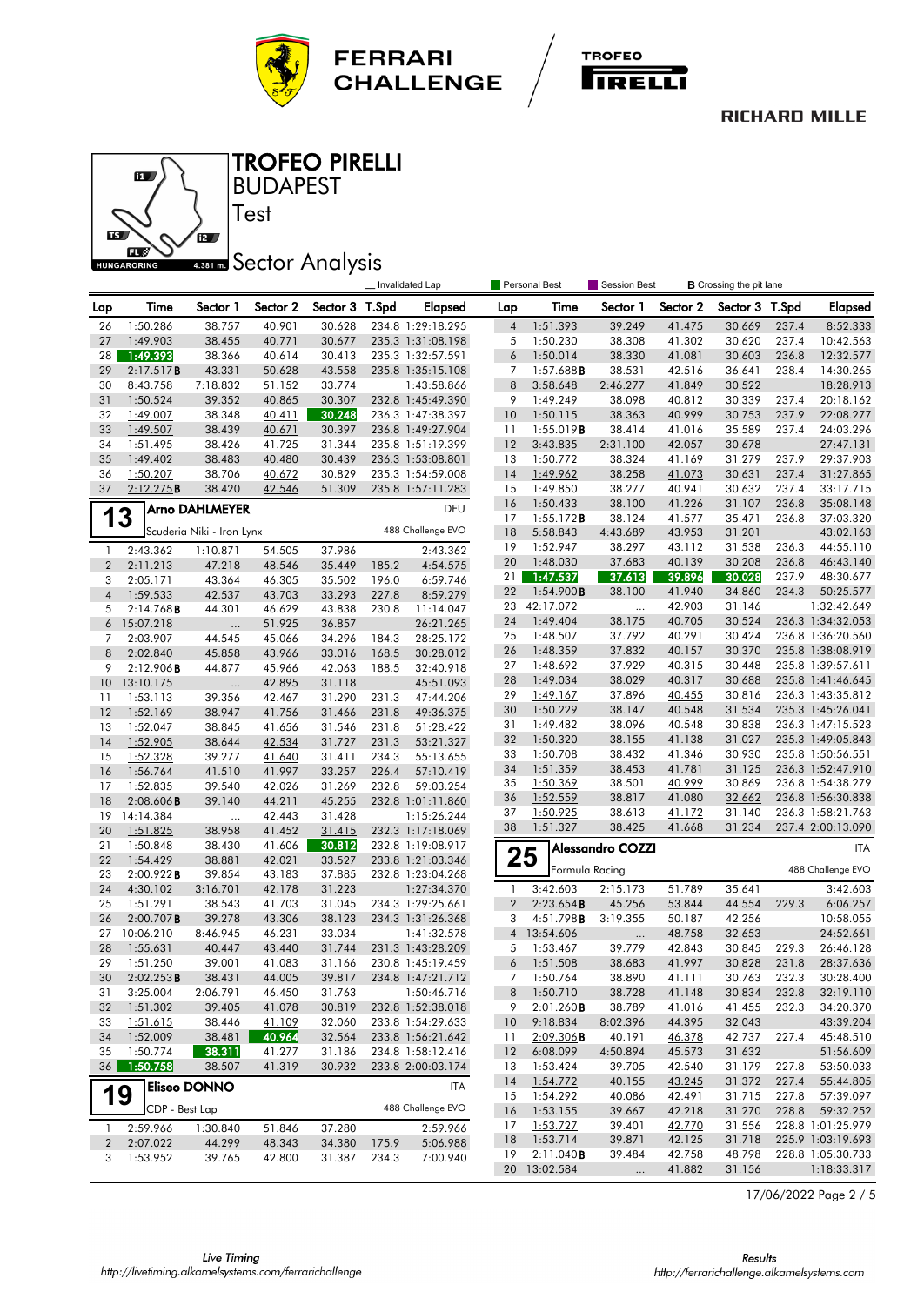





BUDAPEST TROFEO PIRELLI

# **4.381 mm** Sector Analysis

Test

|                |                       |                      |                  |                  |                | Invalidated Lap                        |                | <b>Personal Best</b>  | Session Best          |                  |                  |                |                                        |
|----------------|-----------------------|----------------------|------------------|------------------|----------------|----------------------------------------|----------------|-----------------------|-----------------------|------------------|------------------|----------------|----------------------------------------|
| Lap            | Time                  | Sector 1             | Sector 2         | Sector 3 T.Spd   |                | <b>Elapsed</b>                         | Lap            | Time                  | Sector 1              | Sector 2         | Sector 3 T.Spd   |                | <b>Elapsed</b>                         |
| 21             | 1:52.107              | 38.845               | 42.328           | 30.934           |                | 231.8 1:20:25.424                      | 11             | 2:14.225B             | 39.095                | 48.723           | 46.407           | 230.3          | 26:28.789                              |
| 22             | 1:51.567              | 38.985               | 41.486           | 31.096           |                | 231.3 1:22:16.991                      | 12             | 4:17.557              | 3:06.236              | 40.928           | 30.393           |                | 30:46.346                              |
| 23             | 1:51.692              | 39.423               | 41.223           | 31.046           |                | 231.3 1:24:08.683                      | 13             | 1:48.366              | 37.835                | 40.298           | 30.233           | 233.3          | 32:34.712                              |
| 24             | 1:53.808              | 39.373               | 43.284           | 31.151           |                | 232.8 1:26:02.491                      | 14             | 1:55.911              | 38.141                | 40.282           | 37.488           | 234.3          | 34:30.623                              |
| 25             | 2:03.051B             | 39.169               | 41.568           | 42.314           |                | 231.8 1:28:05.542                      | 15             | 1:48.529              | 37.919                | 40.118           | 30.492           | 233.3          | 36:19.152                              |
| 26             | 5:23.037              | 4:06.224             | 45.762           | 31.051           |                | 1:33:28.579                            | 16             | 2:26.497B             | 46.225                | 50.670           | 49.602           | 234.8          | 38:45.649                              |
| 27             | 1:50.144              | 38.586               | 40.695           | 30.863           |                | 232.8 1:35:18.723                      | 17             | 13:18.375             |                       | 42.247           | 31.845           |                | 52:04.024                              |
| 28             | 1:58.008              | 39.793               | 46.953           | 31.262           |                | 232.3 1:37:16.731                      | 18             | 2:01.002B             | 39.139                | 41.456           | 40.407           | 228.3          | 54:05.026                              |
| 29             | 1:50.259              | 39.012               | 40.429           | 30.818           |                | 232.3 1:39:06.990                      | 19             | 2:49.415B             | 1:12.065              | 49.192           | 48.158           |                | 56:54.441                              |
| 30             | 1:50.928              | 38.784               | 40.993           | 31.151           |                | 233.3 1:40:57.918                      | 20             | 4:27.698              | 3:12.703              | 43.685           | 31.310           |                | 1:01:22.139                            |
| 31             | 2:04.410B             | 38.906               | 44.734           | 40.770           |                | 232.8 1:43:02.328                      | 21             | 1:50.758              | 38.777                | 41.132           | 30.849           |                | 232.3 1:03:12.897                      |
| 32             | 11:35.154             | $\cdots$             | 43.053           | 31.099           |                | 1:54:37.482                            | 22             | 1:51.371              | 38.711                | 41.509           | 31.151           |                | 234.3 1:05:04.268                      |
| 33             | 1:49.864              | 38.854               | 40.739           | 30.271           |                | 226.9 1:56:27.346                      | 23             | 1:51.106              | 38.702                | 41.343           | 31.061           |                | 233.8 1:06:55.374                      |
| 34             | 1:50.847              | 38.803               | 40.748           | 31.296           |                | 233.3 1:58:18.193                      | 24             | 2:19.262B             | 45.176                | 49.342           | 44.744           |                | 233.3 1:09:14.636                      |
| 35             | 1:51.003              | 38.916               | 41.230           | 30.857           |                | 230.8 2:00:09.196                      | 25             | 7:54.203              | 6:36.747              | 46.173           | 31.283           |                | 1:17:08.839                            |
|                |                       | <b>John WARTIQUE</b> |                  |                  |                | BEL                                    | 26             | 1:49.268              | 38.562                | 40.498           | 30.208           |                | 231.8 1:18:58.107                      |
| 26             | FML - D2P             |                      |                  |                  |                | 488 Challenge EVO                      | 27<br>28       | 1:48.325              | 37.875                | 40.115           | 30.335<br>30.529 |                | 234.8 1:20:46.432                      |
|                |                       |                      |                  |                  |                |                                        | 29             | 1:48.652<br>2:10.828B | 38.152<br>43.099      | 39.971<br>47.418 | 40.311           |                | 235.3 1:22:35.084<br>235.3 1:24:45.912 |
| $\mathbf{1}$   | 10:26.225             | 9:09.528             | 44.495           | 32.202           |                | 10:26.225                              | 30             | 28:11.781             |                       | 54.341           | 35.547           |                | 1:52:57.693                            |
| 2              | 1:48.760              | 38.041               | 40.497           | 30.222           | 237.9          | 12:14.985                              | 31             | 1:52.736              | $\ddotsc$<br>38.167   | 40.578           | 33.991           |                | 232.8 1:54:50.429                      |
| 3              | 1:49.069              | 37.748               | 40.755           | 30.566           | 239.5          | 14:04.054                              | 32             | 1:54.439              | 37.981                | 44.895           | 31.563           |                | 233.3 1:56:44.868                      |
| 4<br>5         | 1:48.058              | 37.741               | 39.990           | 30.327           | 239.5          | 15:52.112                              | 33             | 1:48.651              | 38.110                | 40.286           | 30.255           |                | 233.8 1:58:33.519                      |
| 6              | 1:58.485B<br>4:44.869 | 39.240<br>3:31.358   | 41.647<br>42.370 | 37.598<br>31.141 | 239.5          | 17:50.597<br>22:35.466                 | 34             | 1:51.970              | 37.804                | 41.093           | 33.073           |                | 235.8 2:00:25.489                      |
| $\overline{7}$ | 1:47.695              | 37.552               | 39.704           | 30.439           | 240.0          | 24:23.161                              |                |                       |                       |                  |                  |                |                                        |
| 8              | 1:49.698              | 37.505               | 41.412           | 30.781           | 240.0          | 26:12.859                              |                | 44                    | <b>Andrew GILBERT</b> |                  |                  |                | <b>GBR</b>                             |
| 9              | 1:50.400              | 38.137               | 41.150           | 31.113           | 239.5          | 28:03.259                              |                | <b>Kessel Racing</b>  |                       |                  |                  |                | 488 Challenge EVO                      |
| 10             | 1:48.985              | 37.614               | 40.644           | 30.727           | 240.0          | 29:52.244                              | $\mathbf{1}$   | 6:37.512              | 5:18.999              | 46.759           | 31.754           |                | 6:37.512                               |
| 11             | 1:54.788B             | 37.836               | 40.978           | 35.974           | 240.0          | 31:47.032                              | 2              | 1:51.326              | 39.805                | 41.019           | 30.502           | 229.3          | 8:28.838                               |
| 12             | 21:25.414             | $\ddotsc$            | 42.848           | 30.677           |                | 53:12.446                              | 3              | 1:49.199              | 38.554                | 40.534           | 30.111           | 231.8          | 10:18.037                              |
| 13             | 1:49.559              | 38.039               | 40.633           | 30.887           | 234.3          | 55:02.005                              | 4              | 1:48.917              | 38.188                | 40.525           | 30.204           | 232.8          | 12:06.954                              |
| 14             | $1:57.034$ <b>B</b>   | 37.818               | 40.309           | 38.907           | 235.8          | 56:59.039                              | 5              | 2:17.015B             | 42.866                | 49.717           | 44.432           | 231.3          | 14:23.969                              |
| 15             | 6:10.892              | 4:55.687             | 41.143           | 34.062           |                | 1:03:09.931                            | 6              | 4:36.279              | 3:22.734              | 42.284           | 31.261           |                | 19:00.248                              |
| 16             | 1:48.213              | 37.613               | 39.844           | 30.756           |                | 238.9 1:04:58.144                      | $\overline{7}$ | 1:51.931              | 39.096                | 41.986           | 30.849           | 229.8          | 20:52.179                              |
| 17             | 1:48.247              | 37.496               | 40.182           | 30.569           |                | 239.5 1:06:46.391                      | 8              | 2:05.908B             | 39.486                | 42.684           | 43.738           | 229.8          | 22:58.087                              |
| 18             | 1:48.161              | 37.644               | 39.926           | 30.591           |                | 239.5 1:08:34.552                      | 9              | 5:29.836              | 4:12.032              | 44.867           | 32.937           |                | 28:27.923                              |
| 19             | 2:02.013B             | 39.013               | 42.372           | 40.628           |                | 237.9 1:10:36.565                      | 10             | 1:57.320              | 40.647                | 44.335           | 32.338           | 228.8          | 30:25.243                              |
| 20             | 5:55.706              | 4:37.046             | 47.681           | 30.979           |                | 1:16:32.271                            | 11             | 1:59.176              | 40.599                | 44.930           | 33.647           | 227.8          | 32:24.419                              |
| 21             | 1:48.653              | 37.727               | 40.288           | 30.638           |                | 237.4 1:18:20.924                      | 12             | 1:56.024              | 40.574                | 43.498           | 31.952           | 228.8          | 34:20.443                              |
| 22             | 1:53.320B             | 37.444               | 39.698           | 36.178           |                | 238.9 1:20:14.244                      | 13             | 1:55.559              | 40.133                | 43.312           | 32.114           | 229.8          | 36:16.002                              |
| 23             | 5:42.490              | 4:20.410             | 48.448           | 33.632           |                | 1:25:56.734                            | 14             | 1:55.551              | 40.306                | 43.393           | 31.852           | 230.8          | 38:11.553                              |
| 24             | 1:47.064              | 37.465               | 39.638           | 29.961           |                | 239.5 1:27:43.798                      | 15             | 1:54.100              | 40.042                | 42.532           | 31.526           | 230.3          | 40:05.653                              |
| 25             | 1:46.934              | 37.299               | 39.668           | 29.967           |                | 241.1 1:29:30.732<br>240.0 1:31:27.241 | 16             | 2:11.371B             | 41.122                | 47.039           | 43.210           | 230.8          | 42:17.024<br>50:39.991                 |
| 26             | $1:56.509$ <b>B</b>   | 38.643               | 41.938           | 35.928           |                |                                        | 17<br>18       | 8:22.967<br>1:56.304  | 7:02.660<br>40.819    | 47.118<br>43.124 | 33.189<br>32.361 | 227.4          | 52:36.295                              |
| 27             |                       | <b>Marco PULCINI</b> |                  |                  |                | ITA                                    | 19             | 1:54.463              | 39.746                | 42.945           | 31.772           |                | 54:30.758                              |
|                | Al Tayer Motors       |                      |                  |                  |                | 488 Challenge EVO                      | 20             | 1:54.339              | 39.756                | 43.130           | 31.453           | 230.3<br>230.8 | 56:25.097                              |
|                |                       |                      |                  |                  |                |                                        | 21             | 1:53.505              | 39.662                | 42.564           | 31.279           | 231.8          | 58:18.602                              |
| $\mathbf{1}$   | 3:50.065              | 2:23.571             | 51.829           | 34.665           |                | 3:50.065                               | 22             | 1:53.938              | 39.423                | 43.311           | 31.204           |                | 231.8 1:00:12.540                      |
| 2<br>3         | 2:00.809<br>1:58.828  | 41.814<br>41.232     | 45.877<br>44.346 | 33.118<br>33.250 | 228.8<br>230.8 | 5:50.874<br>7:49.702                   | 23             | 1:52.614              | 39.084                | 42.291           | 31.239           |                | 231.8 1:02:05.154                      |
| 4              | 2:09.977              | 45.739               | 48.723           | 35.515           | 187.5          | 9:59.679                               | 24             | 1:52.896              | 39.239                | 42.402           | 31.255           |                | 232.3 1:03:58.050                      |
| 5              | 2:00.813              | 42.801               | 46.047           | 31.965           | 229.8          | 12:00.492                              | 25             | 2:09.324B             | 42.696                | 45.405           | 41.223           |                | 233.3 1:06:07.374                      |
| 6              | 2:20.993B             | 46.792               | 49.646           | 44.555           | 191.8          | 14:21.485                              | 26             | 16:47.640             | $\ldots$              | 42.353           | 30.933           |                | 1:22:55.014                            |
| 7              | 4:17.856              | 3:03.158             | 43.284           | 31.414           |                | 18:39.341                              | 27             | 1:49.858              | 38.505                | 40.922           | 30.431           |                | 229.3 1:24:44.872                      |
| 8              | 1:52.780              | 39.154               | 42.136           | 31.490           | 228.8          | 20:32.121                              | 28             | 1:48.404              | 38.107                | 40.155           | 30.142           |                | 232.3 1:26:33.276                      |
| 9              | 1:50.910              | 38.936               | 41.075           | 30.899           | 230.3          | 22:23.031                              | 29             | 2:05.467B             | 41.498                | 44.502           | 39.467           |                | 229.3 1:28:38.743                      |
| 10             | 1:51.533              | 38.795               | 41.116           | 31.622           | 230.8          | 24:14.564                              | 30             | 5:33.916              | 4:17.171              | 43.006           | 33.739           |                | 1:34:12.659                            |
|                |                       |                      |                  |                  |                |                                        | 31             | 1:52.639              | 39.719                | 41.864           | 31.056           |                | 230.8 1:36:05.298                      |

17/06/2022 Page 3 / 5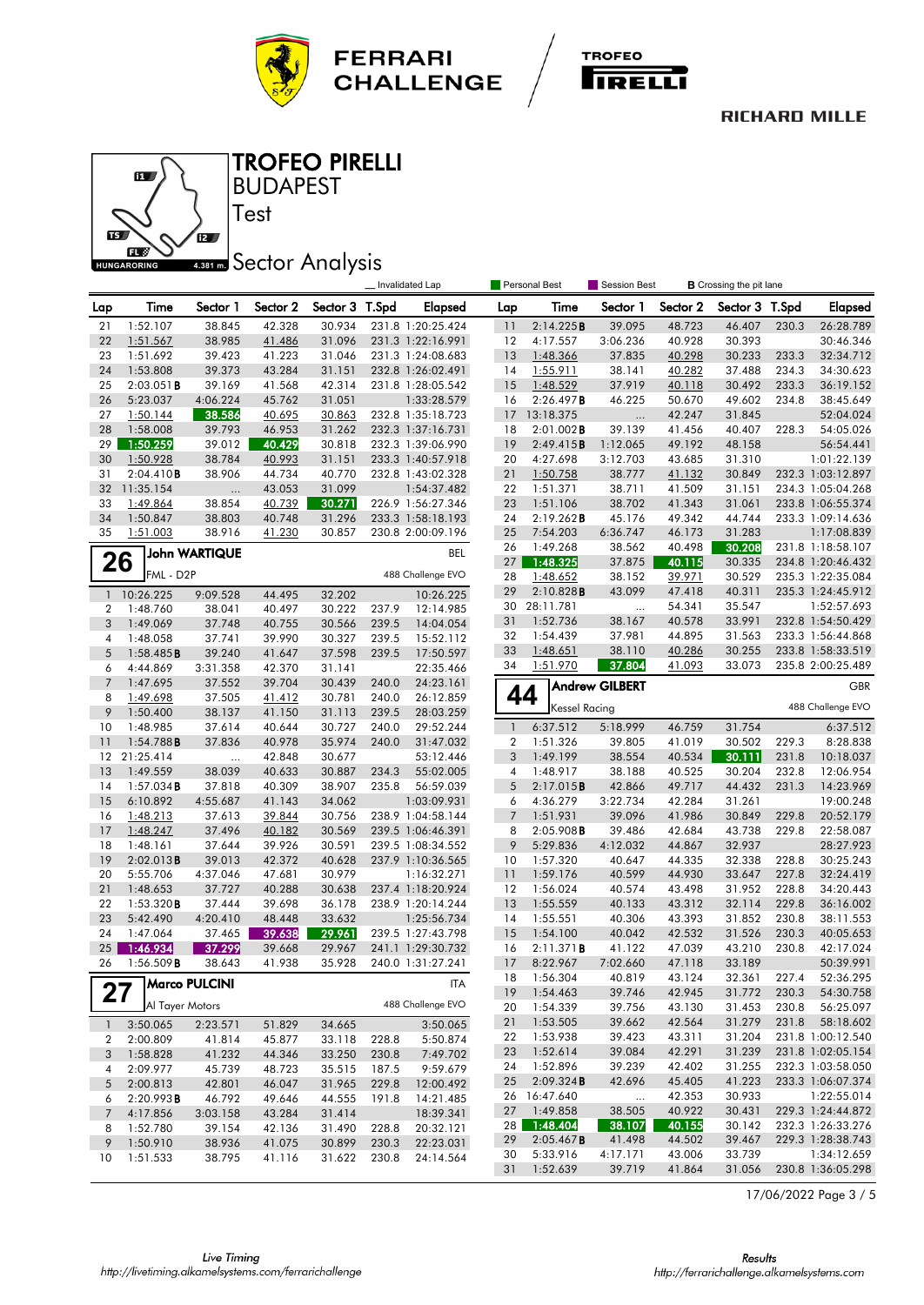





BUDAPEST TROFEO PIRELLI

# **4.381 mm** Sector Analysis

Test

|                     |                       |                      |                  |                  | Invalidated Lap |                                        |                         | <b>Personal Best</b>            | Session Best              |                  | <b>B</b> Crossing the pit lane |       |                          |
|---------------------|-----------------------|----------------------|------------------|------------------|-----------------|----------------------------------------|-------------------------|---------------------------------|---------------------------|------------------|--------------------------------|-------|--------------------------|
| Lap                 | Time                  | Sector 1             | Sector 2         | Sector 3 T.Spd   |                 | Elapsed                                | Lap                     | Time                            | Sector 1                  | Sector 2         | Sector 3 T.Spd                 |       | <b>Elapsed</b>           |
| 32                  | 1:51.425              | 39.017               | 41.520           | 30.888           |                 | 232.3 1:37:56.723                      |                         | <b>Luka NURMI</b>               |                           |                  |                                |       | <b>FIN</b>               |
| 33                  | 1:51.236              | 38.721               | 41.416           | 31.099           |                 | 233.3 1:39:47.959                      | 66                      |                                 |                           |                  |                                |       |                          |
| 34                  | 1:51.781              | 38.988               | 41.473           | 31.320           |                 | 233.3 1:41:39.740                      |                         | Formula Racing                  |                           |                  |                                |       | 488 Challenge EVO        |
| 35                  | 2:05.561B             | 40.380               | 42.629           | 42.552           |                 | 233.8 1:43:45.301                      | $\mathbf{1}$            | 6:52.698                        | 5:31.397                  | 46.727           | 34.574                         |       | 6:52.698                 |
| 36                  | 5:38.483              | 4:19.471             | 46.659           | 32.353           |                 | 1:49:23.784                            | $\overline{\mathbf{2}}$ | 1:49.950                        | 38.773                    | 40.958           | 30.219                         | 235.8 | 8:42.648                 |
| 37                  | 1:56.855              | 39.161               | 46.319           | 31.375           |                 | 231.8 1:51:20.639                      | 3                       | 1:47.927                        | 37.868                    | 40.047           | 30.012                         | 236.3 | 10:30.575                |
| 38                  | 1:51.608              | 38.961               | 41.685           | 30.962           |                 | 233.3 1:53:12.247                      | 4                       | 1:47.946                        | 37.730                    | 40.257           | 29.959                         | 237.4 | 12:18.521                |
| 39                  | 1:50.972              | 38.752               | 41.341           | 30.879           |                 | 233.3 1:55:03.219                      | 5                       | 1:58.263B                       | 38.033                    | 41.223           | 39.007                         | 237.9 | 14:16.784                |
| 40                  | 2:08.609              | 38.622               | 41.212           | 48.775           |                 | 234.3 1:57:11.828                      | 6                       | 5:43.179                        | 4:30.629                  | 41.477           | 31.073                         |       | 19:59.963                |
| 41                  | 1:52.347              | 39.067               | 41.780           | 31.500           |                 | 230.8 1:59:04.175<br>233.8 2:00:56.715 | $\overline{7}$          | 1:49.659                        | 38.242                    | 40.634           | 30.783                         | 234.3 | 21:49.622                |
| 42                  | 1:52.540              | 38.934               | 42.211           | 31.395           |                 |                                        | 8                       | 1:48.181                        | 37.972                    | 40.043           | 30.166                         | 234.8 | 23:37.803                |
|                     |                       | <b>David GOSTNER</b> |                  |                  |                 | ITA                                    | 9                       | 1:48.072                        | 37.946                    | 39.773           | 30.353                         | 235.3 | 25:25.875                |
|                     | 50<br>CDP - MP Racing |                      |                  |                  |                 | 488 Challenge EVO                      | 10                      | 1:48.907                        | 37.867                    | 40.414           | 30.626                         | 235.8 | 27:14.782                |
|                     |                       |                      |                  |                  |                 |                                        | 11                      | 2:09.394B                       | 38.409                    | 45.395           | 45.590                         | 233.8 | 29:24.176                |
| 1<br>$\overline{2}$ | 2:47.904              | 1:14.202             | 54.633           | 39.069           |                 | 2:47.904                               | 12                      | 24:56.850                       |                           | 45.556           | 31.601                         | 234.3 | 54:21.026                |
| 3                   | 2:17.047<br>2:11.675  | 51.209<br>47.805     | 49.340           | 36.498<br>35.453 | 160.5<br>182.4  | 5:04.951                               | 13<br>14                | 1:52.870                        | 40.719                    | 40.530           | 31.621                         | 236.8 | 56:13.896<br>58:02.364   |
| 4                   | 2:01.864              | 43.551               | 48.417<br>44.638 | 33.675           | 198.2           | 7:16.626<br>9:18.490                   | 15                      | 1:48.468<br>1:47.960            | 37.990<br>38.091          | 40.152<br>39.648 | 30.326<br>30.221               | 236.8 | 59:50.324                |
| 5                   | 2:03.037              | 42.983               | 45.915           | 34.139           | 215.1           | 11:21.527                              | 16                      | 1:59.135B                       | 38.591                    | 41.290           | 39.254                         |       | 236.8 1:01:49.459        |
| 6                   | 2:02.323              | 42.742               | 44.964           | 34.617           | 202.2           | 13:23.850                              | 17                      | 10:09.119                       | 8:54.882                  | 43.456           | 30.781                         |       | 1:11:58.578              |
| $\overline{7}$      | 1:59.724              | 41.906               | 44.581           | 33.237           | 208.9           | 15:23.574                              | 18                      | 1:50.480                        | 38.867                    | 41.154           | 30.459                         |       | 234.3 1:13:49.058        |
| 8                   | 1:57.768              | 41.236               | 43.728           | 32.804           | 217.3           | 17:21.342                              | 19                      | 1:47.239                        | 37.741                    | 39.415           | 30.083                         |       | 235.8 1:15:36.297        |
| 9                   | 1:58.586              | 41.235               | 44.455           | 32.896           | 219.1           | 19:19.928                              | 20                      | 1:56.167B                       | 38.003                    | 40.977           | 37.187                         |       | 235.8 1:17:32.464        |
| 10                  | 1:58.358              | 41.074               | 44.517           | 32.767           | 221.8           | 21:18.286                              | 21                      | 10:23.951                       | 9:13.704                  | 39.852           | 30.395                         |       | 1:27:56.415              |
| 11                  | 1:57.079              | 40.657               | 43.934           | 32.488           | 222.2           | 23:15.365                              | 22                      | 1:48.702                        | 38.020                    | 40.420           | 30.262                         |       | 236.8 1:29:45.117        |
| 12                  | 1:57.365              | 40.821               | 43.645           | 32.899           | 220.9           | 25:12.730                              | 23                      | 1:48.793                        | 38.045                    | 40.504           | 30.244                         |       | 235.8 1:31:33.910        |
| 13                  | 1:57.231              | 40.554               | 43.857           | 32.820           | 220.4           | 27:09.961                              | 24                      | 1:52.931                        | 38.100                    | 43.145           | 31.686                         |       | 236.8 1:33:26.841        |
| 14                  | 1:58.177              | 41.456               | 43.789           | 32.932           | 220.9           | 29:08.138                              | 25                      | 1:47.861                        | 37.932                    | 39.649           | 30.280                         |       | 237.4 1:35:14.702        |
| 15                  | 1:58.074              | 40.951               | 44.308           | 32.815           | 222.7           | 31:06.212                              | 26                      | 1:48.040                        | 37.957                    | 39.796           | 30.287                         |       | 236.3 1:37:02.742        |
| 16                  | $2:07.861$ B          | 41.092               | 44.949           | 41.820           | 222.2           | 33:14.073                              | 27                      | 1:48.318                        | 37.906                    | 40.019           | 30.393                         |       | 235.8 1:38:51.060        |
| 17                  | 4:06.139              | 2:48.496             | 45.276           | 32.367           |                 | 37:20.212                              | 28                      | $2:04.468$ B                    | 41.179                    | 45.549           | 37.740                         |       | 236.8 1:40:55.528        |
| 18                  | 1:53.322              | 39.999               | 41.901           | 31.422           | 229.3           | 39:13.534                              | 29                      | 5:23.428                        | 4:10.310                  | 41.790           | 31.328                         |       | 1:46:18.956              |
| 19                  | 1:52.918              | 39.915               | 41.596           | 31.407           | 231.8           | 41:06.452                              | 30                      | 1:51.493                        | 39.281                    | 41.463           | 30.749                         |       | 237.4 1:48:10.449        |
| 20                  | 1:51.644              | 39.042               | 41.411           | 31.191           | 231.8           | 42:58.096                              | 31                      | 1:48.884                        | 37.989                    | 40.148           | 30.747                         |       | 237.9 1:49:59.333        |
| 21                  | 1:52.821              | 39.407               | 42.106           | 31.308           | 231.8           | 44:50.917                              | 32                      | $2:05.056$ <b>B</b>             | 38.321                    | 41.077           | 45.658                         |       | 237.4 1:52:04.389        |
| 22                  | 1:51.919              | 38.943               | 41.603           | 31.373           | 232.3           | 46:42.836                              |                         | <b>Doriane PIN</b>              |                           |                  |                                |       | <b>FRA</b>               |
| 23                  | 1:51.966              | 39.537               | 41.324           | 31.105           | 229.8           | 48:34.802                              | 83                      |                                 |                           |                  |                                |       |                          |
| 24                  | 2:11.115B             | 44.324               | 45.462           | 41.329           | 233.3           | 50:45.917                              |                         |                                 | Scuderia Niki - Iron Lynx |                  |                                |       | 488 Challenge EVO        |
| 25                  | 8:56.750              | 7:41.072             | 43.900           | 31.778           |                 | 59:42.667                              | $\mathbf{1}$            | 2:52.669                        | 1:18.244                  | 56.609           | 37.816                         |       | 2:52.669                 |
| 26                  | 1:53.111              | 39.515               | 41.896           | 31.700           |                 | 228.8 1:01:35.778                      | $\boldsymbol{2}$        | 2:13.618                        | 49.595                    | 48.669           | 35.354                         | 173.6 | 5:06.287                 |
| 27                  | 1:52.576              | 39.255               | 41.741           | 31.580           |                 | 229.8 1:03:28.354                      | 3                       | 2:08.005B                       | 44.219                    | 44.286           | 39.500                         | 205.7 | 7:14.292                 |
| 28                  | 1:52.552              | 39.091               | 41.471           | 31.990           |                 | 230.3 1:05:20.906                      |                         | 4 13:33.145                     |                           | 46.236           | 35.300                         |       | 20:47.437                |
| 29                  | 1:54.324              | 39.603               | 42.402           | 32.319           |                 | 230.3 1:07:15.230                      | 5                       | 2:04.091                        | 46.275                    | 44.725           | 33.091                         | 157.7 | 22:51.528                |
| 30                  | 1:52.961              | 39.450               | 41.583           | 31.928           |                 | 228.8 1:09:08.191                      | 6                       | 2:03.965B                       | 42.167                    | 43.994           | 37.804                         | 208.9 | 24:55.493                |
| 31                  | 1:53.000              | 39.291               | 41.725           | 31.984           |                 | 229.8 1:11:01.191                      |                         | 7 17:19.576                     | $\cdots$                  | 44.064           | 34.523                         |       | 42:15.069                |
| 32<br>33            | 2:00.184<br>2:18.938B | 39.227<br>47.336     | 41.811<br>47.618 | 39.146<br>43.984 |                 | 230.8 1:13:01.375                      | 8                       | 1:52.830                        | 39.712                    | 41.648           | 31.470                         | 233.8 | 44:07.899                |
| 34                  | 25:07.323             |                      | 47.931           | 34.339           |                 | 180.0 1:15:20.313<br>1:40:27.636       | 9                       | 1:52.417                        | 38.952                    | 42.753           | 30.712                         | 234.3 | 46:00.316                |
| 35                  | 1:52.735              | $\ldots$<br>39.671   | 41.892           | 31.172           |                 | 220.9 1:42:20.371                      | 10                      | 1:50.508                        | 38.588                    | 41.124           | 30.796                         | 237.4 | 47:50.824                |
| 36                  | 1:51.161              | 38.584               | 41.251           | 31.326           |                 | 233.8 1:44:11.532                      | 11                      | 1:51.360                        | 38.665                    | 41.860           | 30.835                         | 237.9 | 49:42.184                |
| 37                  | 1:50.916              | 38.712               | 41.041           | 31.163           |                 | 232.8 1:46:02.448                      | 12                      | 1:49.976                        | 38.357                    | 40.969           | 30.650                         | 236.3 | 51:32.160                |
| 38                  | 1:50.815              | 38.588               | 41.067           | 31.160           |                 | 233.3 1:47:53.263                      | 13<br>14                | $1:55.002$ <b>B</b><br>8:19.338 | 38.405                    | 41.244<br>42.297 | 35.353                         | 236.8 | 53:27.162<br>1:01:46.500 |
| 39                  | 1:50.775              | 38.203               | 40.919           | 31.653           |                 | 232.3 1:49:44.038                      |                         | 1:49.736                        | 7:05.787                  |                  | 31.254                         |       | 237.4 1:03:36.236        |
| 40                  | 2:07.093B             | 39.412               | 45.388           | 42.293           |                 | 233.3 1:51:51.131                      | 15<br>16                | 1:51.253                        | 38.445<br>38.307          | 40.852<br>41.891 | 30.439<br>31.055               |       | 236.8 1:05:27.489        |
| 41                  | 3:18.660              | 2:05.948             | 41.389           | 31.323           |                 | 1:55:09.791                            | 17                      | 1:50.113                        | 38.095                    | 41.345           | 30.673                         |       | 238.4 1:07:17.602        |
| 42                  | 1:51.398              | 38.717               | 41.418           | 31.263           |                 | 233.3 1:57:01.189                      | 18                      | 1:58.642B                       | 38.301                    | 41.032           | 39.309                         |       | 238.4 1:09:16.244        |
| 43                  | 1:50.543              | 38.584               | 40.902           | 31.057           |                 | 233.8 1:58:51.732                      |                         | 19 22:27.307B                   | $\ddotsc$                 | 44.370           | 36.985                         |       | 1:31:43.551              |
| 44                  | 1:51.184              | 38.525               | 41.528           | 31.131           |                 | 234.3 2:00:42.916                      |                         |                                 |                           |                  |                                |       |                          |

17/06/2022 Page 4 / 5